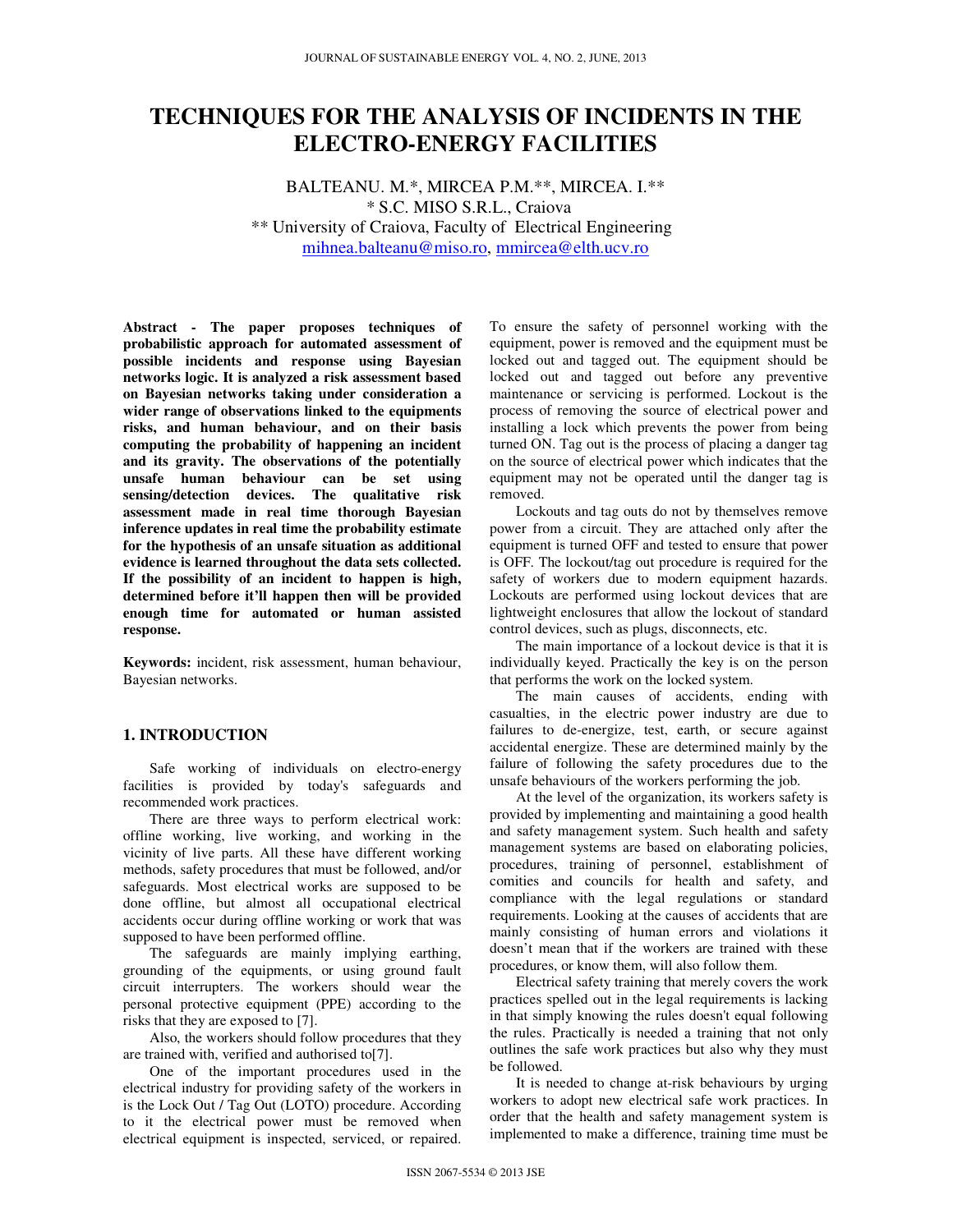spent on the health and safety culture of the workers in order to alter their risky behaviour [8].

### **2. BEHAVIORAL BASED SAFETY APPROACH**

More than half a century ago, Heinrich (1959) stated that the identification of accidents' underlying causes ("sub causes") is an important part of accident prevention [3]. He divided the immediate causes of preventable accidents (98% of all accidents) into unsafe acts (88%) and mechanical or physical hazards (10%). As mechanical and physical hazards are also due to some kind of human input, he argued that all underlying causes behind immediate causes are related to "faults of persons"[3]. According to Heinrich, the underlying causes of unsafe acts can be grouped as the headings of improper attitude, lack of knowledge or skill, physical unsuitability and improper mechanical or physical environment. Besides industrial hygiene and ergonomics -related elements, Heinrich included under the environment-heading those elements, which today are grouped under organizational factors, e.g. company policy, procedures and safety rules. The human behaviour is anything that is an observable action about an individual.

Because behaviour is both observable and measurable, so therefore the behaviour can be managed.

Behavioural Based Safety is an excellent tool for collecting data on the quality of a company's safety management system. It represents a scientific way to understand why people behave the way they do when it comes to their or their fellow workers safety.

The BBS approach is founded on behavioural science as conceptualized by B. F. Skinner [5]. Experimental behaviour analysis, and later applied behaviour analysis, emerged from Skinner's research and teaching and laid the foundation for numerous therapies and interventions to improve quality of life.

Properly applied, Behavioural Based Safety is an effective next step towards creating a truly pro-active safety culture where loss prevention is a core value.

Most experts believe that human behaviour is primarily controlled by the "ABC model" of Activator— Behaviour—Consequence [4].

Activators refer to the fact that people behave the way they do because they are activated to do so. Activators can be someone's voice, a phone ringing, a "Do and Don'ts List", safety sign or pictogram, training, procedure, etc. Activators can be either conscious or subconscious.

Behaviour is a reflection of our knowledge, training and competence and can be intentional or unintentional.

Individuals are most often motivated to repeat behaviour, by the consequences or enforcements experienced from previous behaviours. Consequences are the most powerful force, therefore the consequences of a person's actions determine whether he or she will continue or increase the desired behaviour or discontinue or decrease it.

Behaviours are also affected by people's attitudes about risk. This knowledge helps us to minimize unsafe behaviour by making workers aware of why they behave the way they do, what is a safe and unsafe behaviour, and what can be done to minimize unsafe and encourage safe behaviours.

Consequences influence behaviour based upon three factors: timing, consistency, and significance. Significance is dependent on magnitude and impact. The different combinations of these factors will determine the likelihood of behaviour increasing or decreasing in the future.

Timing refers to the cases if the consequence is immediate or if it may happen in the future.

Consistency refers whether the consequence is certain to happen or is there uncertainty.

Significance refers to whether the consequence is viewed as positive or negative by the person who receives the consequence. Significance means is the consequence of large or small magnitude and what impact does it have on the person receiving it.

The critical point in Behavioural Based Safety is that activators or signals preceding behaviour are only as powerful as the consequences supporting them. That is, activators tell people what to do to receive a consequence, from the ringing of an alarm, telephone to the instructions from a health and safety training seminar or one-on-one coaching session. People follow through with the particular behaviour activated to the extent they expect doing so will provide them a pleasant consequence or enable them to avoid an unpleasant consequence.

The BBS approach applies this ABC principle to design interventions for improving behaviour at individual, group, and organizational levels. More than 40 years of research in the behavioural sciences has demonstrated the efficacy of this general approach to directing and motivating behaviour change.

The principle of focusing on positive consequences to motivate behaviour provides more specific direction for designing an intervention.

The use of punishment (or negative consequences) to motivate behaviour is not always the solution because, according to Skinner "The problem is to free men, not from control, but from certain kinds of control" [6].

Therefore control by negative consequences must be reduced to increase perceptions of personal freedom.

Unfortunately, the common metric used to evaluate and rank companies on their safety performance is the total recordable injury rate (or an analogous count of losses) that puts people in a reactive mindset of avoiding failure rather than achieving success. I the BBS approach there are provided proactive measures that employees set goals to achieve to reduce occupational risks and prevent unintentional accidents.

Behaviours can be objectively observed and measured before and after an intervention process is initiated. This application of the scientific method provides feedback for cultivating improvement.

The results from such testing provide motivating consequences to support this learning process and keep the workers involved.

Often there are three types of behaviours corresponding three kinds of intervention approaches:

• Instructional intervention - an instructional intervention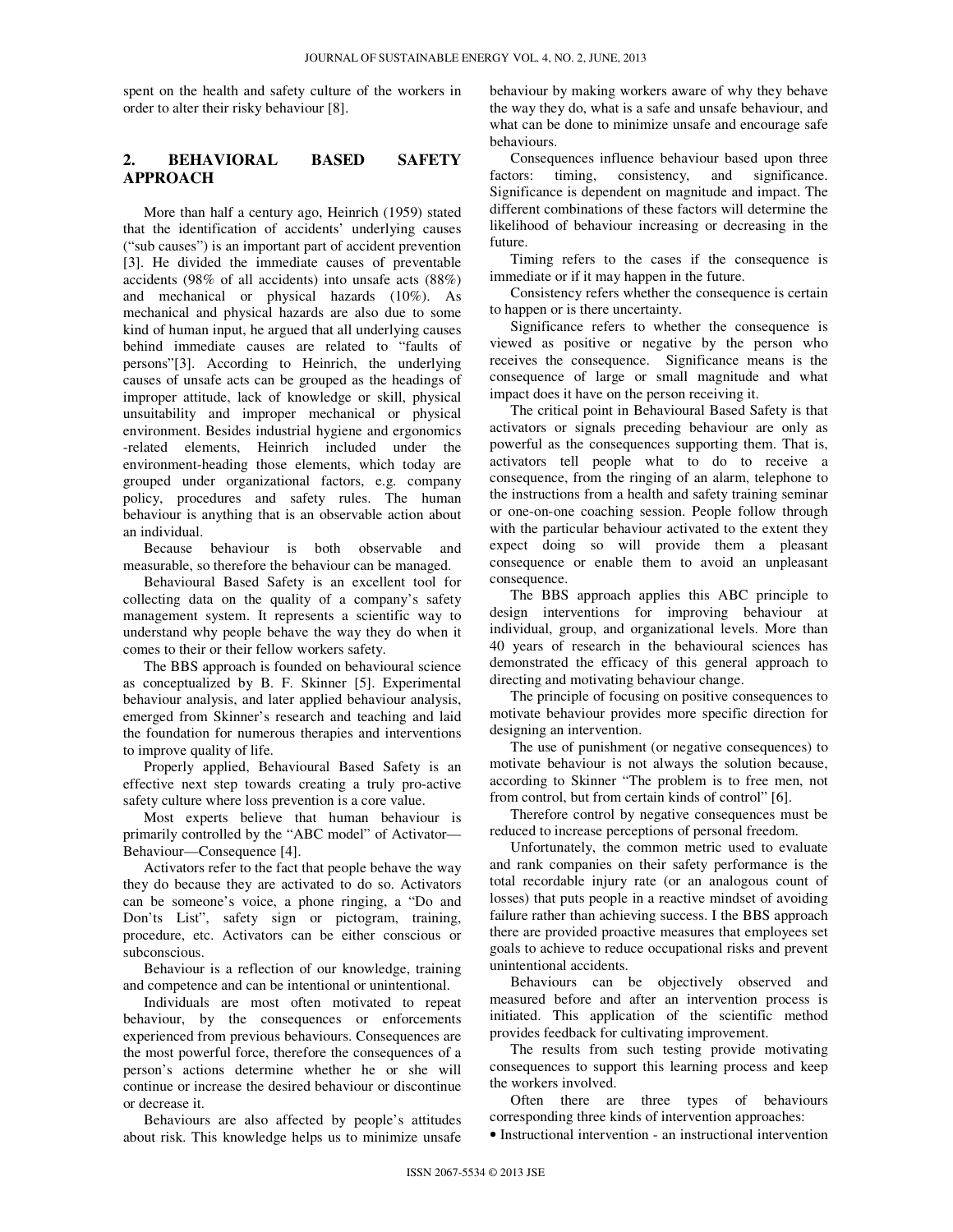and typically it is used an activator or antecedent event to get new behaviour started or to move behaviour from the automatic (habit) stage to the self-directed stage. This type of intervention consists primarily of activators, as exemplified by education sessions, training exercises, and directive feedback.

• Supportive intervention when a person learns the right way to do something, practice is important so the behaviour can become part of a natural routine. Continued practice leads to fluency and in many cases to automatic or habitual behaviour. Although instructional intervention consists primarily of activators, supportive intervention focuses on the application of positive consequences.

• Motivational intervention is needed when people know what to do but don't do it, so they require some external encouragement or pressure to change. Instruction alone is obviously insufficient because they are knowingly doing the wrong thing. In safety, this is referred to as a calculated risk. People take calculated risks when they perceive the positive consequences of the at-risk behaviour to be more powerful than the negative consequences. The positive consequences of comfort, convenience, and efficiency are immediate and certain, whereas the negative consequence of at-risk behaviour (such as an injury due to an accident) is or seems improbable. In this situation an incentive or reward program is useful. It attempts to motivate a certain target behaviour by promising workers a positive consequence if they perform it. The behavioural impact of these enforcement programs are enhanced by increasing the severity of the penalty and punishing more people for taking the calculated risk.

## **3. APPLYING BAYESIAN NETWORKS TO ASSESS OCCUPATIONAL RISKS**

There are a number of assessment methods, such as fault tree analysis, which used in tandem with an efficient probabilistic method may lead to optimal results.

Probabilistic graphical models are graphs in which nodes represent random variables and arcs (or lack thereof) are the conditional independence assumptions. As a result, they provide a compact representation of the cumulative probability distribution. Undirected graph models, also called Markov Random Fields and Markov networks, have a simple definition of independence: two (sets of) nodes A and B are conditionally independent if, given a third (set) C, all paths between nodes A and B are separated by a node in C. By contrast, directed graphical models - also called Bayesian networks have a more complex notion of independence, which takes into account the direction of arcs, with several advantages, the most important being that an arc from A to B can be interpreted as a "cause" on B. This can be used as a "guide" for the construction graph. In addition, oriented models can encode deterministic relationships and are easier to learn, or to implement [2].

Causal structure and conditional relationships that are registered in the model, allow entering information via input nodes, their propagation through model and the

modification of the output nodes.

Given all the above, you can build a conceptual model for safety analysis system based on Bayesian networks (Fig.1).



#### **Fig.1. Model analysis of the safety of a system based on Bayesian networks.**

This model can be used for both predictive and diagnostic interpretation, thus providing decision support.

The system safety can be achieved thorough the proper operational use and the accuracy of the solution, whereas the latter depends on quality of the suppliers and the intrinsic complexity of the problem. In the same manner it is analysed the testing errors.

To achieve logic safety monitoring system it can be developed a model based on Bayesian networks as shown in Fig.2.

By implementing this model, it can be achieved a state of risk assessment based on several observations were extended at cost. Several causes triggers (human, machine or environmental) and state of the system at a time can lead to system to entry in a dangerous situation. The dangerous situation may arise because by design a risk could not be eliminated and therefore resulting a residual risk. Residual risk event is determined by the dangerous condition of the system and can be mitigated or eliminated with existing security barriers, with implications for human factor and revenues. Depending on the perception of risk it may be initiated an action that avoids an accident and directly affects costs.



**Fig.2. Risk monitoring model based on Bayesian networks.**